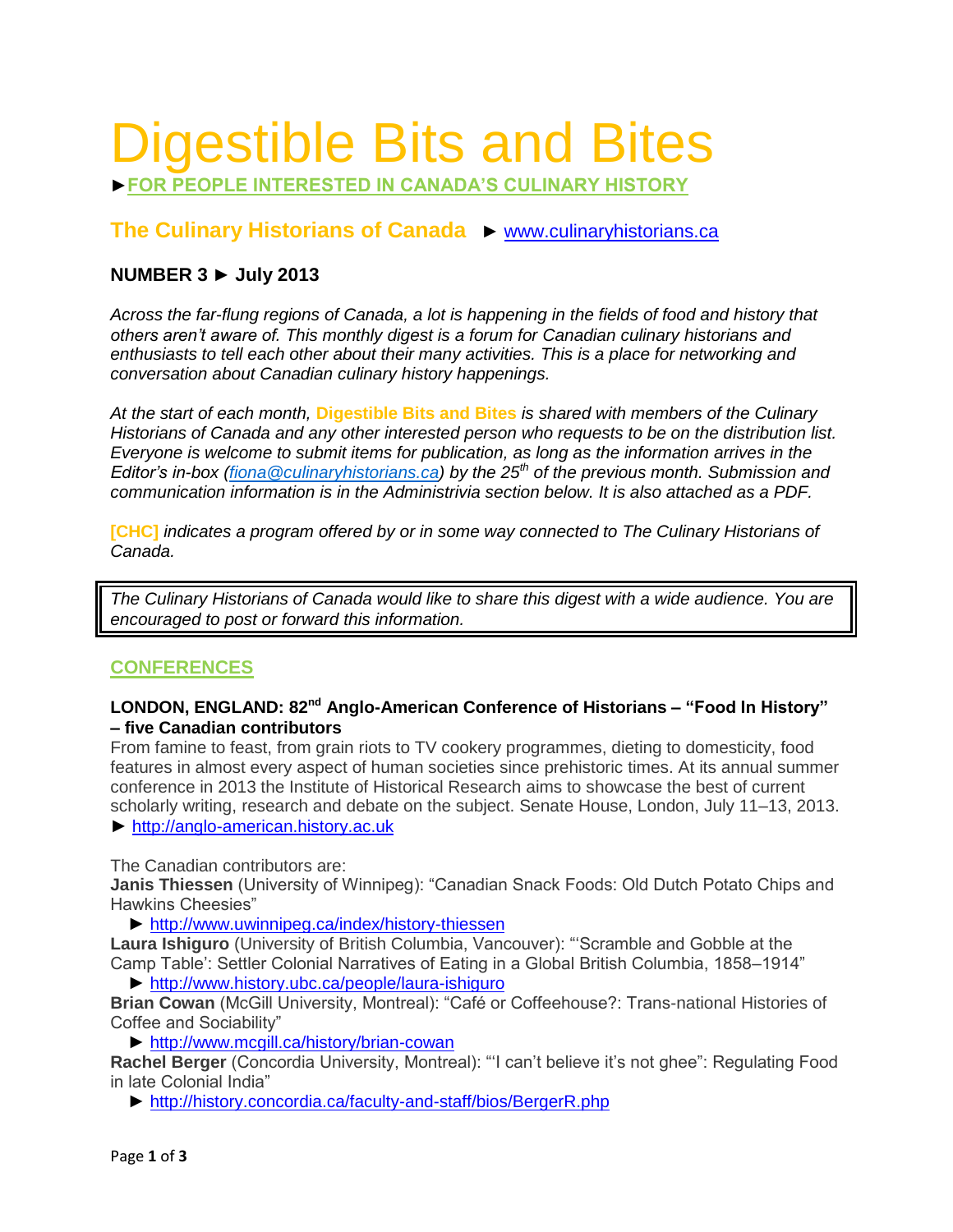**Carolyn Durand** (Trent University, Peterborough, Ontario): "Cooking for the French Canadian Nation: Governing with Nutrition in the Province of Quebec, 1900–1945"

**►** [http://www.trentu.ca/history/publications\\_durand.php](http://www.trentu.ca/history/publications_durand.php)

## **WORKSHOPS and PROGRAMS**

## **FOOD DAY CANADA**

Food Day Canada (which was held on August 4th in 2012 and will be held August 3, 2013) is a chance for all Canadians to join hands in one massive celebration in praise of our farmers and fishers; our chefs and researchers … and, above all, our home cooks.

► <http://fooddaycanada.ca/about/>

## **TORONTO: Fort York National Historic Site – Historical Cooking Classes**

Join the cooks in the Officers' Mess Kitchen and prepare recipes from the late 18<sup>th</sup> and early 19<sup>th</sup> century using seasonal fruits and vegetables, some freshly harvested from the Fort's own kitchen garden. Lunch included. \$50 + tax, or \$90 + tax for both. Midsummer Class, Sunday, July 14 and Late Summer Class, Sunday, August 19, 11am to 3pm. Contact Bridget Wranich, 416-392-6907 x225 or [bwranich@toronto.ca.](mailto:bwranich@toronto.ca)

► <http://www.toronto.ca/culture/museums/fort-york.htm>

# **BLOGS AND WEBSITES**

## **BLOGS AND WEBSITES OF TWO CHC MEMBERS [CHC]**

#### **Ian Mosby**

Ian is an Historian of Food and Nutrition, as well as a SSHRC Postdoctoral Fellow at the University of Guelph.

- ► <http://www.ianmosby.ca/about/>
- ► <http://www.ianmosby.ca/>

#### **Sarah Hood**

Sarah is a freelance writer and communications consultant who includes food and food history in her range of interests.

- ► <http://www.sarahbhood.com/index.html>
- ► <http://www.eatlocallyblogglobally.com/>

## **EDUCATIONAL RESOURCES**

## **MAKING PEMMICAN**

- ► [http://academickids.com/encyclopedia/index.php/Pemmican\\_Proclamation](http://academickids.com/encyclopedia/index.php/Pemmican_Proclamation)
- ►<http://paleofood.com/pemmican.htm#hudsonbaypemmican>

## **HISTORY OF CANADA'S FOOD GUIDE**

► <http://www.hc-sc.gc.ca/fn-an/food-guide-aliment/context/hist-eng.php>

## **BON APPETIT: A Celebration of Canadian Cookbooks – Library and Archives Canada**

► <http://www.collectionscanada.gc.ca/cuisine/index-e.html>

## **FOLLOW UP NOTE TO ISSUE #2**

"The bit about Chinese restaurants in Alberta interested me. It was the same in Ontario where the restaurants were called things like 'Red Dragon' or 'Great Wall' and such. But in Ontario, just across the street, or maybe next door, we also had Greek restaurants called 'Acropolis' or 'Pantheon'. I've been told that these were actually Macedonian, but we never knew the difference." – Ed Lyons, Toronto